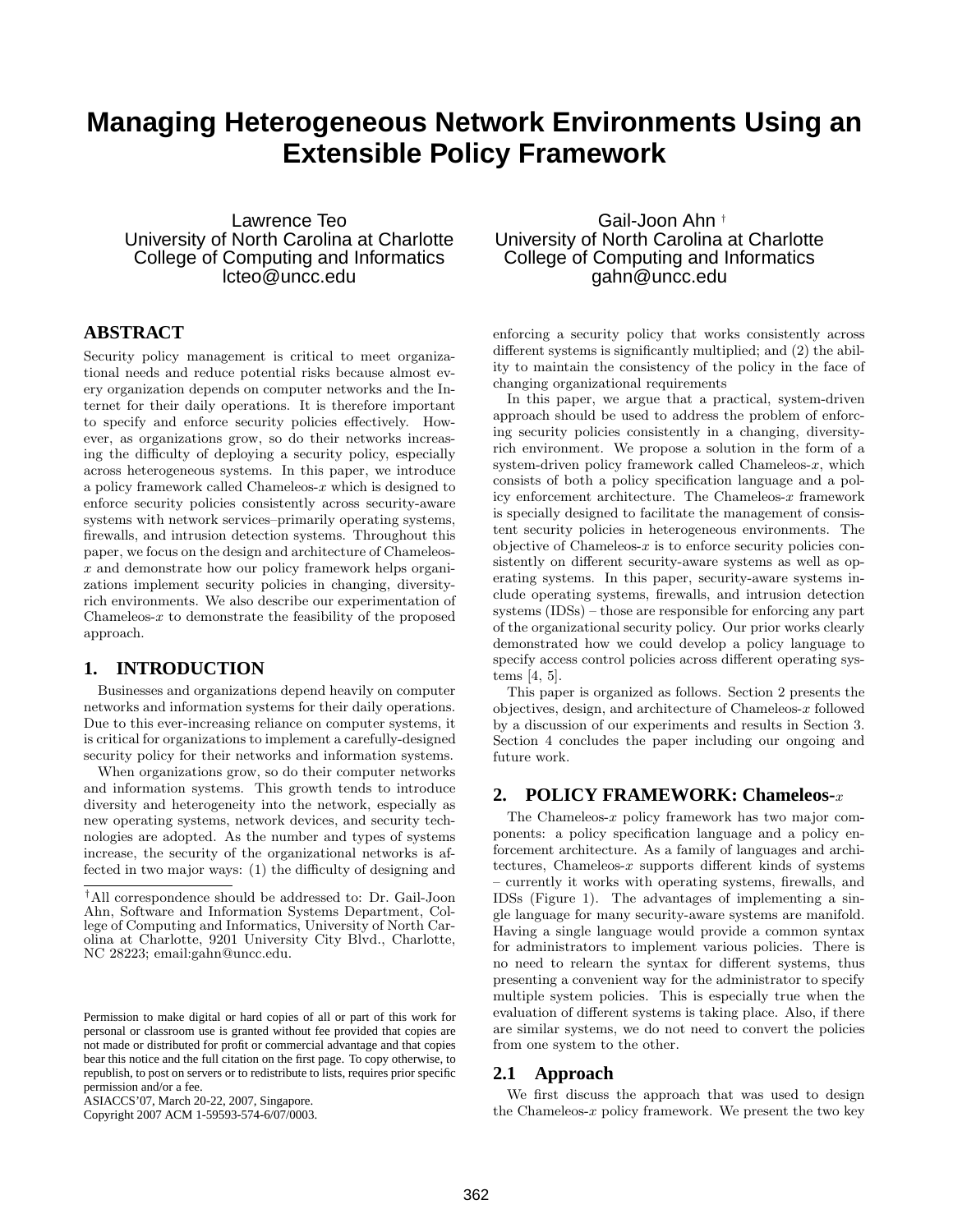

Figure 1: The Chameleos- $x$  framework.

decisions that we made in the design of the language, and how they affected the development of our framework.

Firstly, we have to decide whether to develop an extension of an existing similar policy framework or develop a new framework altogether. Unlike other frameworks, a key differentiator in the Chameleos- $x$  is that it integrates with a riskbased network management architecture [6], thus it uses a different paradigm compared to other frameworks. This difference alone warrants the necessity to design a new framework. Another benefit of creating the framework afresh is that it helps us design all the components in our policy framework while achieving completeness and consistency of our approach.

Secondly, some have suggested that the bottom-up approach results in an inflexible framework that is too specific to the underlying systems; for Chameleos- $x$ , however, we believe that developing for actual systems (the bottom-up approach) would be more beneficial. We must reiterate that Chameleos- $x$  is designed to be used in the real world and is not merely a theoretical exercise. In that vein, the language component in Chameleos- $x$  is comparable to programming languages like C and  $C_{++}$ . Like Chameleos-x, those programming languages were designed using the bottom-up evolutionary approach. Though their design may not be very elegant, they are proven to be flexible, where they have been used to implement many kinds of solutions. Thus, they enjoyed widespread use in industry for decades.

These decisions led us to adopt an evolutionary design model for Chameleos- $x$ . Using this evolutionary model, we believe we are able to support the specific features of each system more effectively.

#### **2.2 Language and Architecture**

The Chameleos- $x$  policy framework includes a language component that is used for policy specification. It is intended to cover many notions that are used to specify policies, including basic access control concepts. We have developed the basic grammar of the Chameleos- $x$  language in Extended BNF (EBNF). Due to space limitations, we omit the EBNF grammar specification in this paper.

The three major components of the Chameleos- $x$  architecture are the Management Console, Translator, and Enforcement Monitor. The Management Console is a central



Figure 2: The Chameleos- $x$  architecture.

management interface operated by the evaluator. It is used to "push" Chameleos-x policies to various hosts that are running the Chameleos- $x$  Enforcement Monitor. The Management Console also specifies which operation mode should be used in each session. The Chameleos- $x$  Enforcement Monitor is a daemon that runs continually in the background on systems that are part of the Chameleos- $x$  framework (that is, the servers, firewalls, and IDSs). Its responsibility is to receive the Chameleos- $x$  policy from the Management Console, and apply it on its host system. To do so, the Chameleos- $x$  policy would have to be translated. This translation process is done by the Chameleos- $x$  Translator, which is used to convert the Chameleos- $x$  policy into one or more system-specific policies. The Translator resides together with the Chameleos-x Enforcement Monitor (it could either be part of the Monitor, or a separate entity that is invoked by the Monitor). Each Chameleos- $x$  variant would have its own Translator. For instance, if we are working with the Snort IDS, the Chameleos-ids Translator will convert the Chameleos-ids policy into a Snort configuration file.

The layout of the components in the Chameleos- $x$  architecture is shown in Figure 2. The detailed procedures between components are described as a workflow as follows (the numbers in Figure 2 relates to this description):

- 1. The evaluator composes one or more Chameleos- $x$  policies and uses the Management Console to send them to the Chameleos-x Enforcement Monitor on a host.
- 2. The Enforcement Monitor receives the policies.
- 3. The Chameleos- $x$  Enforcement Monitor invokes the Translator to translate the policies it just received into system-specific policies.
- 4. The Translator performs the translation process. For instance, a Chameleos-firewall policy could be translated into a Linux iptables ruleset, while a Chameleosids policy could be translated into a Snort configuration file. The translation could result in one or more system policies, depending on the requirements of the specific systems.
- 5. After the translation is done, the Enforcement Monitor invokes the execution program (say, Snort in the case of Chameleos-ids).